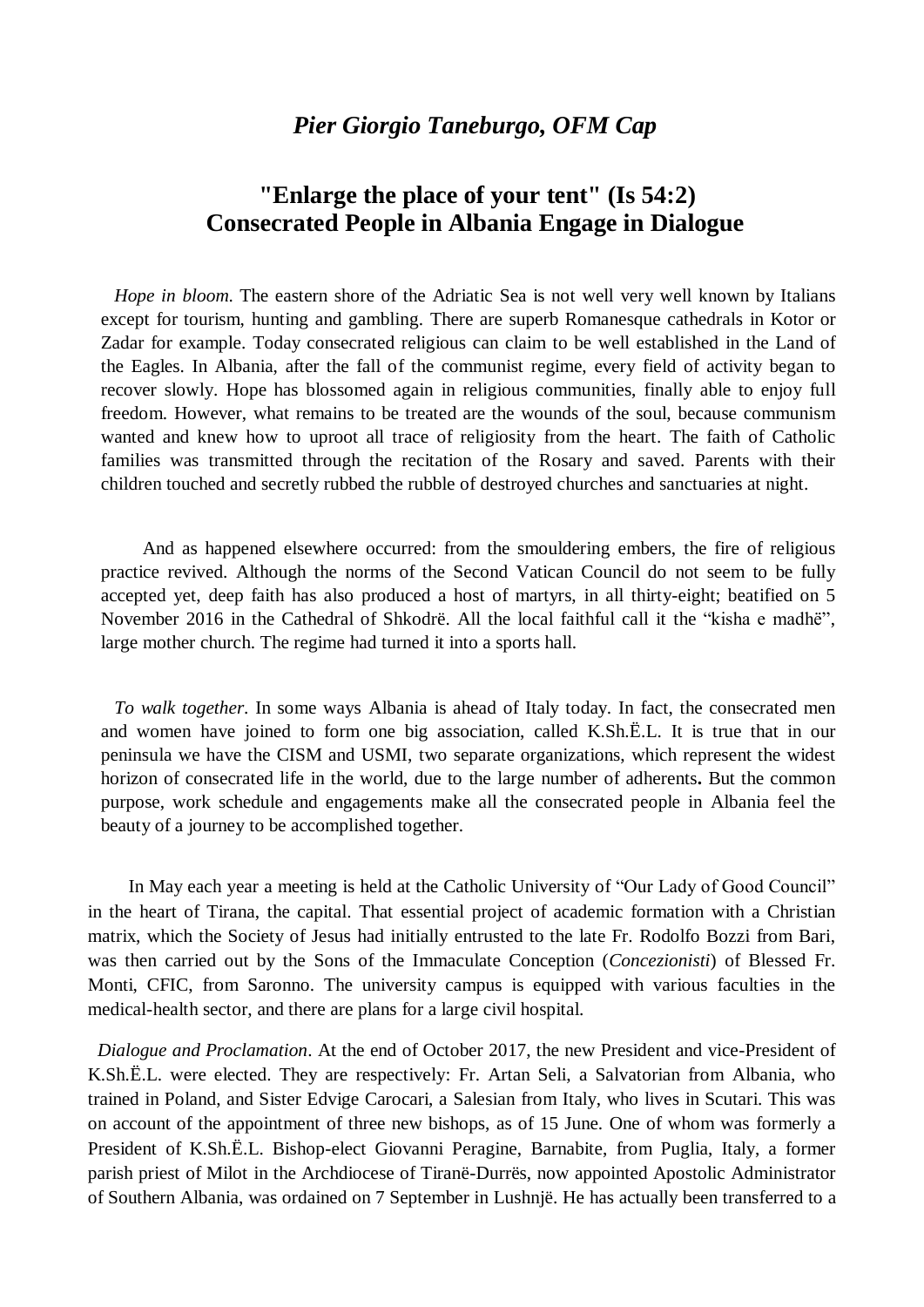territory in need of ploughing and tilling, a good area for: the first proclamation, where there was little response to the unique celebration; meaningful *dialogue* with the faithful of the Orthodox Tradition and Muslims; the *proclamation* of the newness of Christian joy.

 *The situation in the South, especially in Lushnjë*. The large urban centers in the South, taken in pairs, Saranda-Delvinë, Korça-Bilisht, Berat-Kuçovë, etc., are considered to be pastoral areas. Nine priests live and work there, of whom three are *fidei donum*, besides some women's congregations. Six or seven years ago the nuns left the village of Bubullimë.

The small family of the Assumption of Don Giuseppe Dossetti, five sisters and a priest, works in Uznova, and oversees the apostolate in Berat and Kuçovë as well. They have permission to adopt minors, who are entrusted to them *ad personam*. Since these disabled children are also boarders, their evangelization is rather successful.

Lushnjë counts 58 thousand inhabitants. The district is made up of two municipalities with 14 different communes, and a total population of 144,350. In the main center there are about 26 Catholic families and another 24 in the surrounding district, in total about fifty nuclei, or some 300 baptized Catholics. There are also several women of Catholic tradition married to Muslims or to men of the Orthodox Rite, but they are almost never allowed to take part in the life of the community.

Father Ilir, an Orthodox priest, lives in Lushnjë, where a younger confrère assists him, and some dozen Orthodox priests are scattered about in the surrounding villages. Archbishop Anastasios, Orthodox Archbishop of Tiranë-Durrës and All Albania, is a theologian and a former missionary in Africa. In September 2017 his first book in Italian was published. In addition, there are evangelicals with Alberto, animator of the community. There are good relations with the *bektashim* and the older Muslim leaders, a little less with the new young leaders.

The first Apostolic Nuncio in Albania after the end of the regime, Archbishop Ivan Dias, started a series of communities in the South of: sisters, priests, faithful. Due to the progressive urbanization, many of the baptized have moved away from Lushnjë to Tiranë and Durrës, or emigrated to Italy, Germany or Greece. The faithful of Lushnjë called the group of people engaged in the works of the Catholic Church, *Caritas*. Today, material aid is very much reduced and is distributed only in cases of real need.

In 1994 the Fathers of the Pious Society of San Gaetano (PSSG) arrived. It was a young Congregation founded in 1961 by Ven. Don Ottorino Zanon, a Vicentian (1915-1972): made up of priests and deacons trained for the pastoral ministry in particularly needy dioceses with few priests. Among the nuns who assist the parish priest, Don Giuseppe Sgarbossa, are some of the Plugu**,** who opened a reception center for minors, seeing that there was no such structure in the territory of Lushnjë and Fier.

In 1994, some Divine Will (*Divina Volontà*) Sisters were the first to come and work in Lushnjë, dragging the Alpini of Bassano del Grappa with them. A nun who had seen the deplorable situation in the civic hospital in the nineties invited and interested them. The *Alpini* militia has long since gone and the nuns grown old.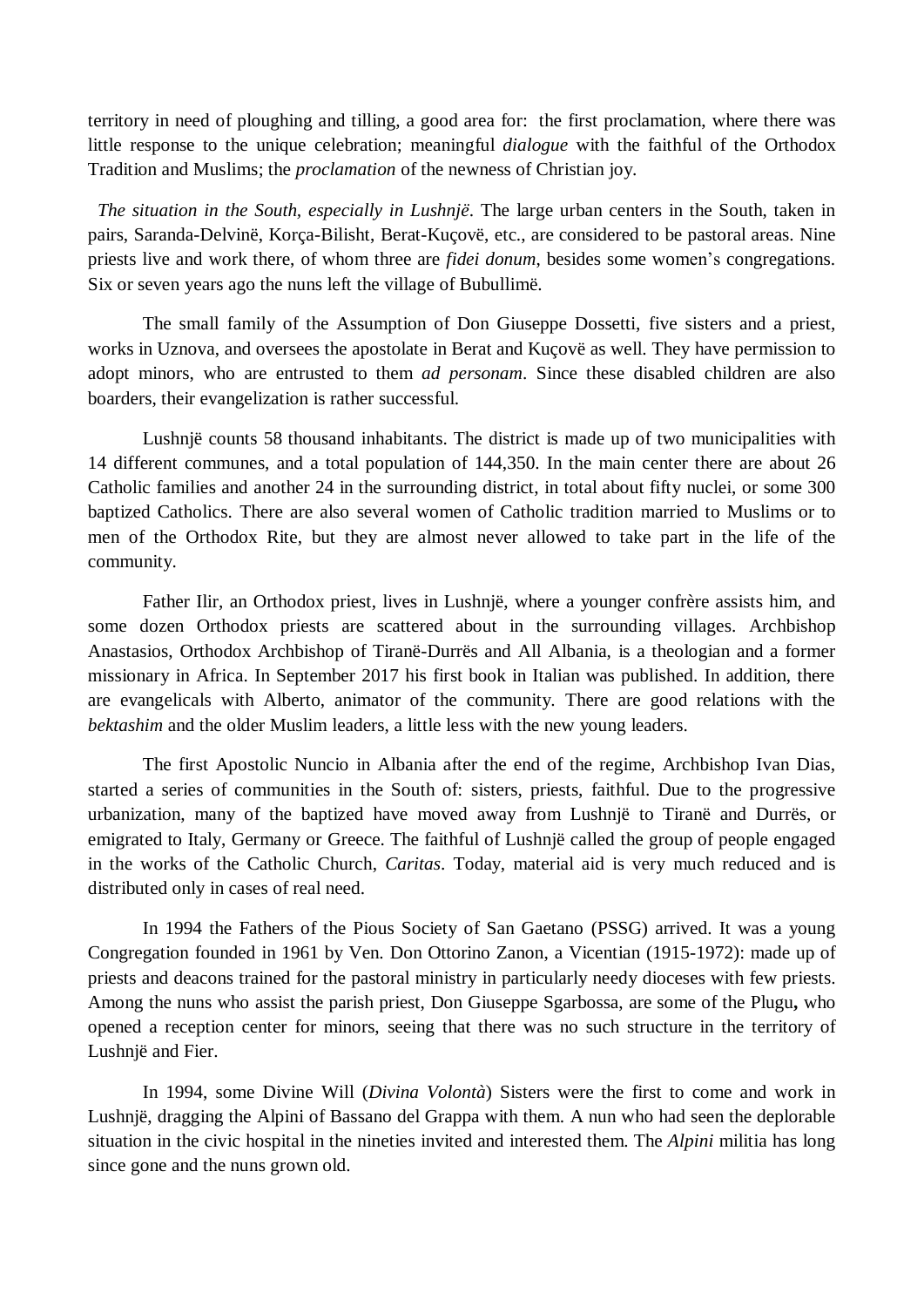*Congregational Bishops*. For many years Bishop Giovanni Peragine, B., enlivened the life of the consecrated men and women of Albania with his generous service. The religious who come from different geographic areas are often young. — Indeed, the average age of the population in this land is the lowest in Europe. Albania, with its clear and stimulating horizon, seems to lend itself to creating, designing, dreaming many practical projects. Unfortunately, in Italy, in some ways the consecrated either tend to remember or fill the gaps as they open.

Other Congregational Bishops are engaged in guiding the local Churches, such as: Archbishop Angelo Massafra, OFM, from the Province of the Assumption of the Friars Minor of Lecce, Metropolitan Archbishop of Shkodrë-Pult, and Bishop Ottavio Vitale, RCI (Rogationist), of Lezhë, in the North of the country. Bishop Cristoforo Palmieri, CM, retired from the Diocese of Rrëshen in September 2017, due to age, to go to live in the parish of S. Maria dell'ldria, in Lecce city.

The Albanian Friars Minor worked so hard that they were identified with the priests, pastors of the communities, especially in the north. In the hinterland, the idea that priests in general no longer wear a cassock has not yet been completely accepted: They form part of the clergy guided by the Bishop.

The leader of the thirty-eight Blessed Martyrs, Franciscan Archbishop Vinçenc Prennushi of Durrës, was persecuted by the Communists and imprisoned in a lunatic asylum to test his character. In the group of the Blessed, killed between 1945 — 1974, there were seven other Friars Minor, Jesuit Fathers, diocesan priests, a seminarian, some lay people and Marije Tuci, a postulant of the Stigmatine nuns. These Martyrs represent a wonderful, authentic cross-section of the Church and of all vocations, capable of spilling their blood to bear witness to the vitality of the Word and the sacraments.

 *The current panorama*. In Albania today there are 556 consecrated men and women, of whom 108 are men religious and 448 women religious, who are flanked by ecclesial movements. In Elbasan a positive experience of inter-religious dialogue is taking place, especially with Muslims, thanks to Don Emilio Valente, FDP (*San Luigi Orione*)**,** Sister Elda, Fr. Dario, RCJ (*Rogazionisti del Cuore di Gesù*), and others, who have provided a space where the consecrated and young people can interact. The meetings, held in view of specific needs, are aimed above all at mutual knowledge and encouragement. The basic guideline is the word of Isaiah to the desolate woman: "Zgjerojë vendin e tendës sate" (Is 54:2, "enlarge the place of your tent") in the prospect of prolific progeny.

In the past, once vocations had been recruited it was customary to send the young candidates — men and women — to Italy or elsewhere for their initial formation. The Bishops have also criticized this system. Providentially, today the women candidates to the consecrated life spend time together. Some Novitiate Houses have been opened in Albania and the juniors meet regularly during formation, the schedule includes one-day events and longer residential periods.

 *General Assembly 2017*. In Tiranë, on 6 May 2017, some consecrated members of the Focolare Movement recalled a few of Chiara Lubich's words to her followers, to everyone: "You exist when you form a body. If you do not form a body, you don't exist at all". How can we, consecrated, form a body? There is no easy solution to this question. Archbishop George Frendo, OP, of Tiranë, (from Malta), expressed a thought of Father Timothy Radcliffe, former Master of the Order of Preachers: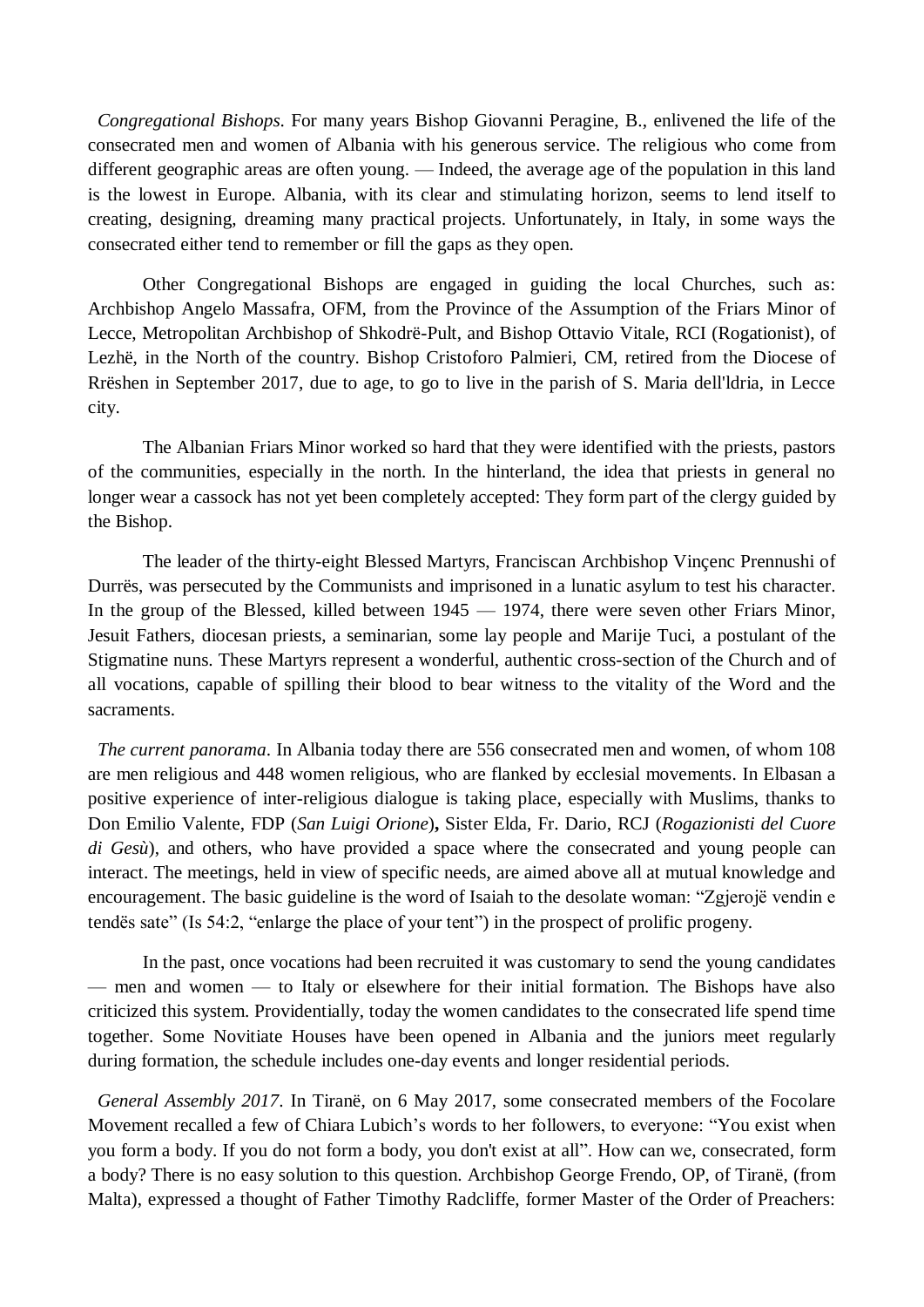"the most serious sin against celibacy is to give up love". And Fr. Emilio Gonzalez Magana, SJ, from Mexico, full of his experience of training Formators at the Gregorian University in Rome, redoubled the dose: "if you are not obedient, you are not poor!".

Speaking of disorderly affections, we sometimes fall into a real trap: when I leave the Chapel after Prayers, I do not greet anyone. In other words, prayer can also become a type of bondage or inordinate practice. Then work too, which no one could ever define as a sinful reality, can become a sort of slavery. Often in consecrated life the same worldly criterion is adopted, that is, I must be a successful man or woman. If the cross comes, I must try to avoid it. It seems that some Brothers or Sisters persevere in religious life just because they have no other roof. So, unfortunately, it may happen that they convey a sense of frustration and dissatisfaction.

 *Three hours on the internet every day*. Returning to one's first love is fundamental. Benedict XVI said at the time he was Bishop of Rome: "You religious bear the great challenge of re-founding the charism". Every religious should ask him/herself: where am I today? Am I what I have been called to be? If Christ is not at the center, I might be very good, very professional, but I would not be faithful. That is reason why I am called to discern every day, without getting tired. A recent study on the subject affirmed that a young religious (man or woman) spends at least three hours a day on the internet.

We have noticed more and more that the young people who approach us lack family-ties. Every young person knows and says: I have the right to everything. Nowadays the world would like to destroy the family, and indeed the religious formation of a child is hardly considered or followed up at all.

The theology or spirituality of each congregation is taught and learned, but little is known about respect for older people or prayer life. *Pastores Dabo Vobis* and *Vita Consecrata*/Consecrated Life maintain that no solid religious formation can be built, if there is no preliminary, solid human formation. Of course the training of Formators is fundamental. A Formator cannot qualify all of a sudden, as he/she should have a sound knowledge of Canon Law, Dogmatic or Spiritual Theology and, above all, be ready "to squander" his/her time with young candidates.

 *Spiritual Accompaniment*. Learning to learn for life, throughout one's life: this is the current orientation proposed in on-going formation. On 28 January 2017, during the Plenary Assembly of the Congregation for Institutes of Consecrated Life and Societies of Apostolic Life (IVCSVA), Pope Francis stressed the importance of spiritual accompaniment:

"There are many factors that condition faithfulness in what is a *change of era* and not merely an *era of change*, in which it becomes difficult to take on serious and definitive commitments. [...] Consecrated life must invest in preparing guides who are qualified for this ministry. I say Consecrated Life, because the charism of spiritual accompaniment, let us say of spiritual direction, is a 'lay' charism. Priests have it too, but it is a 'lay' charism. [...] We are never persistent enough on this need. It is difficult to remain faithful when walking alone, or walking with the guidance of brothers and sisters who are incapable of listening carefully and patiently, or who do not have adequate experience of consecrated life. We need brothers and sisters who are experts in the ways of God, so as to be able to do what Jesus did with the disciples of Emmaus: to